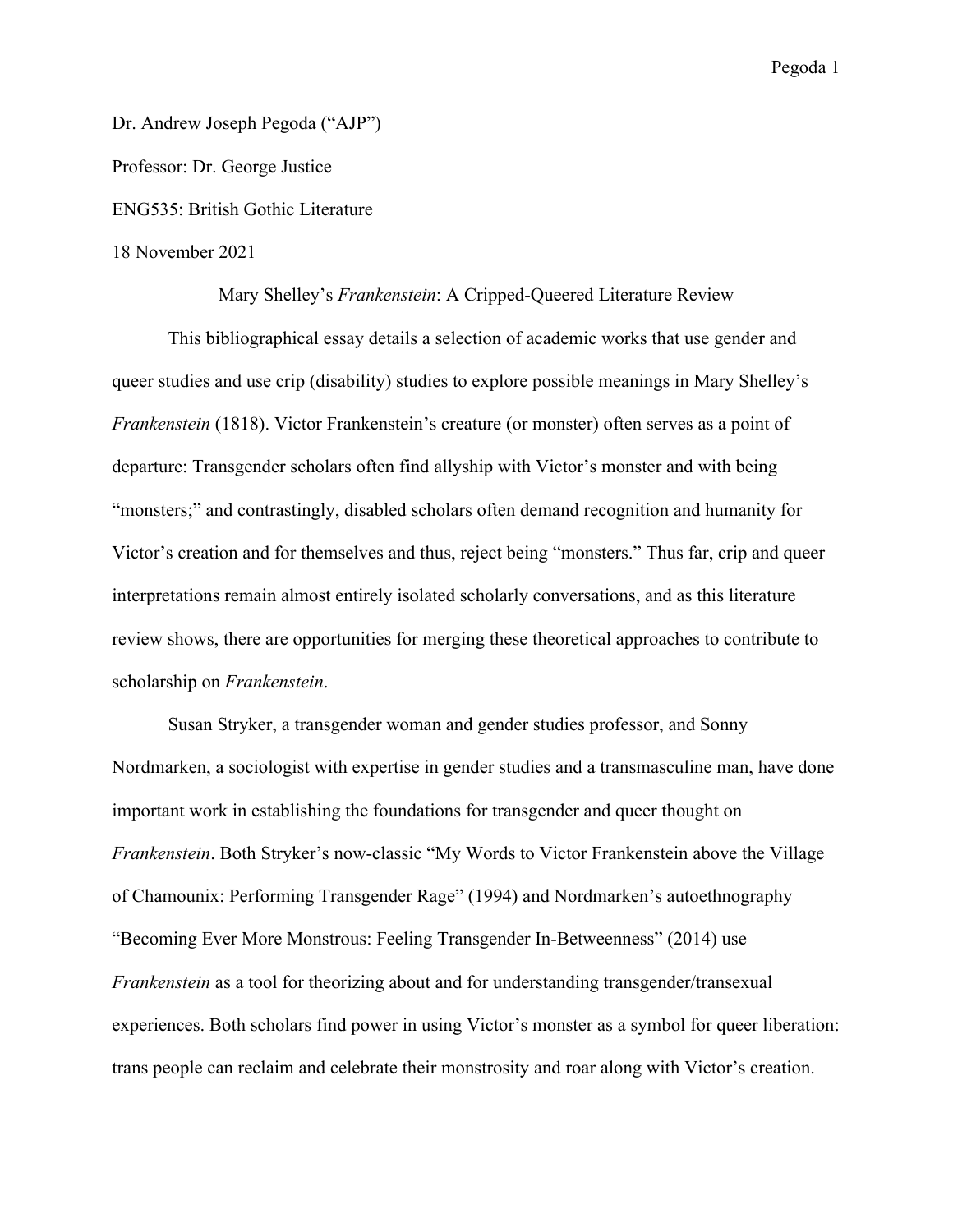Both types of non-normative, science-created beings can and do use their bodies and language itself to enact resistance and such threatens society, these scholars argue.

Stryker specifically traces the "unnaturalness" and constructedness of both Victor's creation and of transexual bodies. She finds connections between Victor's words toward his creation and bigoted words toward transgender and other queer people. She argues that both transsexual people and Victor's being are seen as monsters, are sometimes haunted by stories of their creation, are rejected by society and made invisible, are embodied with rage and internalized hate, are threatening toward predictable social identities, and are survivors.

Nordmarken uses *Frankenstein* to help name and to analyze the positive and negative feelings that come with being *and becoming* something other than the compulsory cisgender heterosexual (cishet) standard. Analyzing how taking testosterone changes his appearance and examining how others react to his changing body, he explores how hormones impact his level of monstrosity. Like Victor's monster, he often experiences a profound gap between body and self and is anything but aligned with cishet, able-bodied standards. Nordmarken also uses the symbol of monstrosity to further queer his thought and everyday life: "I 'monster,'…rational ways of thinking," and adds, "this 'monstering' brings me freedom and joy, yet also danger and fear"  $(39-40)$ .

Jolene Zigarovich's "The Trans Legacy of *Frankenstein*" (2018) argues that Stryker has inspired scholars such as J. Jack Halberstam, Boots Potential, Jay Prosser, and Harlan Weaver who established "trans monstrosity" as an important genre. Further, Zigarovich argues that Stryker's impact reaches a range of disciplines, including physics, and has become a required reading on topics related to gender and Shelley, to the Gothic, to science fiction stories, and to Romanticism. Zigarovich is also interested in notions of a "transgothic." Like transgender people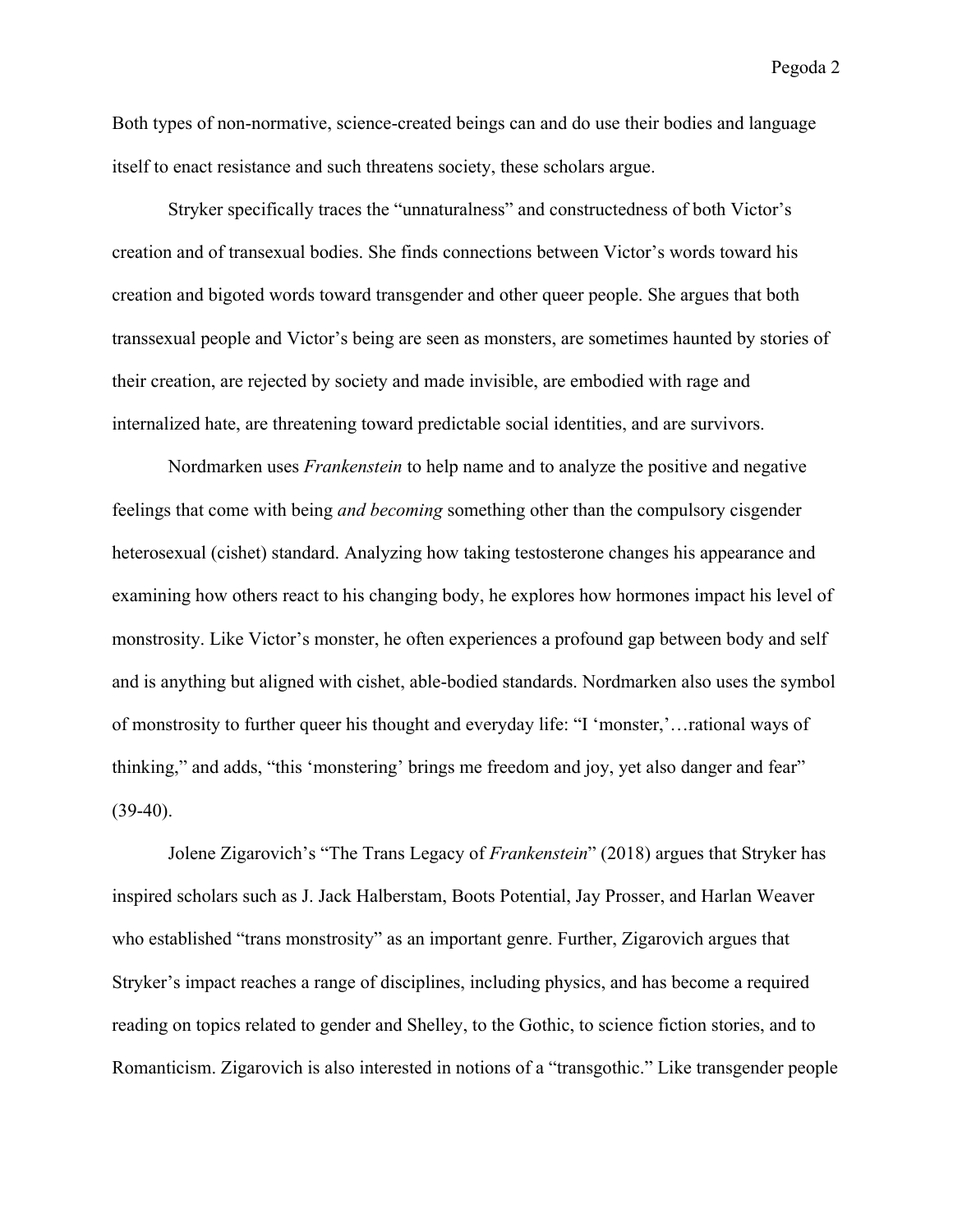who challenge and cross sex/gender binaries, a transgothic approach to literature challenges and debunks strict conventions and resist easy categorization. She sees the Gothic as queer with its numerous "explorations, encounters, and experimentation" (264). In 2019, Stryker reflected on her own essay and offers some self-criticism. Namely, she wishes to acknowledge her whiteness and engage with the field known as queer of color critique, and she wishes to challenge queer theory's homonormative, homonational bias. Otherwise, she maintains her analysis that sees *Frankenstein* as an empowering, subversive way to understand and to describe transgender and queer experiences.

Sometimes first attempts are inspiring, groundbreaking, and stand the test of time, as with Stryker's article, such will probably not the case with Fuson Wang and his take on disability studies as applies to *Frankenstein*. Wang's "The Historicist Turn of Romantic-Era Disability Studies, or *Frankenstein* in the Dark" (2017) argues that *Frankenstein* can help Romantic literary studies finally engage critically with disability studies and adds (arrogantly) that it can serve as a template for future work. Wang claims that disability studies and its uses among literature scholars has been too political, too immature, and too ahistorical. Throughout his article, Wang's comments focus less on applying crip studies to *Frankenstein* and more on effectively wishing Shelley had written a different book. Indeed, almost nothing in Wang's article is recognizably disability studies, disability studies being rooted in accessibility and explicit identity politics. Where he approaches engagement with disability studies he fumbles: he makes the odd argument that the monster manipulates the blind man; he omits explicit discussions of how, for example, *Frankenstein* shows that society is disabled and *blind* ipso facto its prejudices; and he makes the aesthetic judgment that the monster's straight black lips are as a matter of fact devoid of beauty.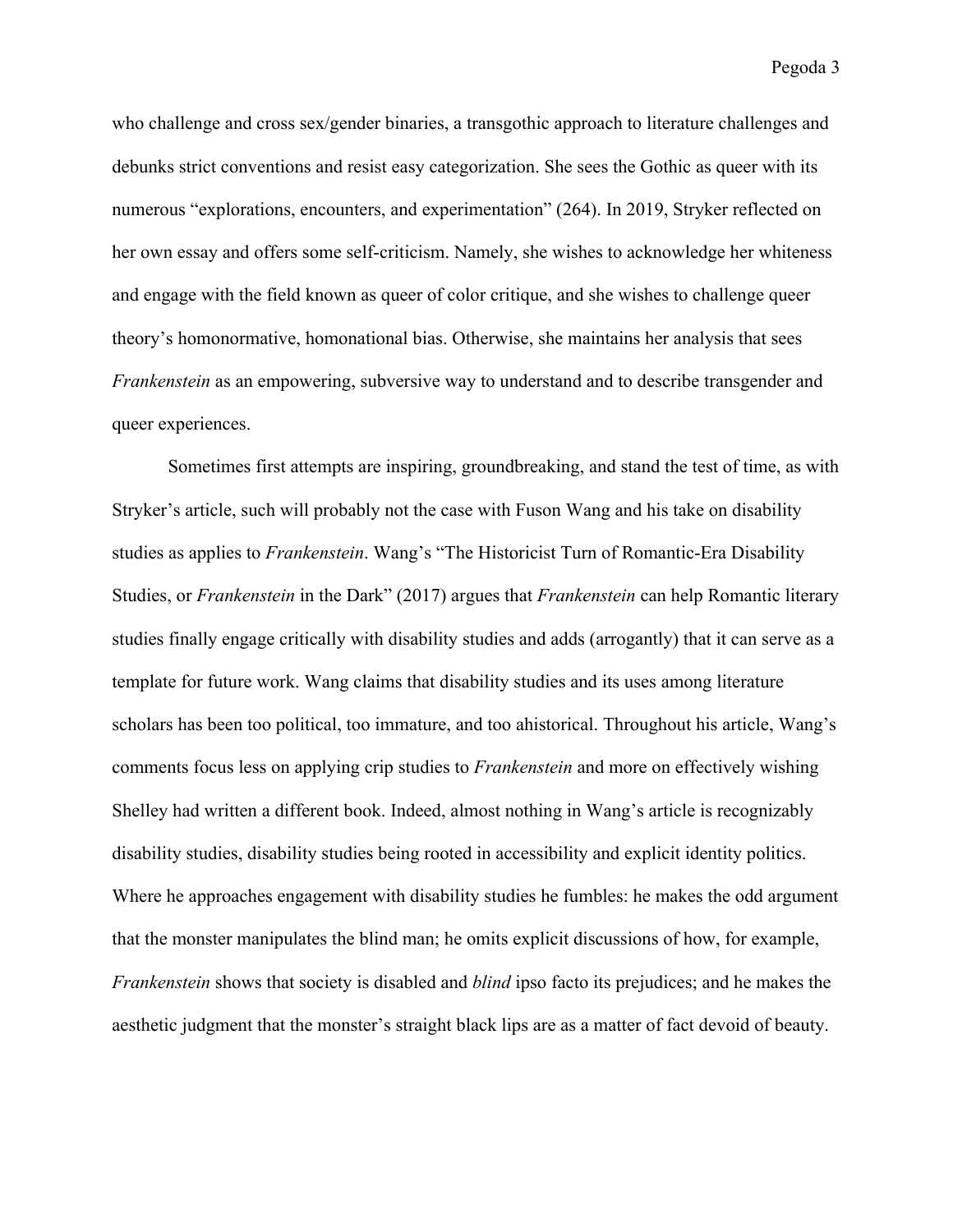In contrast to Wang, Martha Stoddard Holmes in "Born This Way: Reading *Frankenstein*  with Disability" (2018) and Amber Knight's "Mary Shelley's Frankenstein, Disability, and the Injustice of Misrecognition" (2020) provide excellent academically-informed, politicallyinformed cripped accounts of *Frankenstein*. Homes and Knight emphasize the social construction of disability. Both Holmes and Knight argue that Shelley provides countless ways to engage with disability and show how Shelley does this, and Holmes laments the dearth of such work. Importantly, while discussing disability in *Frankenstein* both authors also look at the creature's talents. Holmes underscores his talents—"strength, agility, resistance to heat and cold, eloquence, an impressive capacity for learning"—and extreme humanness that we could call "more human than human" (382). Knight further points to how Shelley carefully shows the creature's intelligence and his pain.

In one of Holmes's interpretations, Victor's monster/creature is the focus and is seen as a "child born with unexpected disabilities" (374). In others, she considers the creature as a victim of a surgery gone wrong, imagines the monster as a survivor of a tragic accident or medical event who recovers by relearning everything, stresses the importance of community for the monster (and other Othered people), and acknowledges how the monster figures out ways to attempt surviving within normative society and self-advocates. Holmes calls out Victor's murderous, eugenicist, social Darwinist behavior, while also acknowledging readings that honor well-known parental reactions that reject imperfect—disabled—children, "parents" feeling as if they have failed and will be shamed by society.

Knight places her work in conversation with and in contrast to those who suggest that *Frankenstein* symbolizes unchecked grassroots power or who believe that belittling disabled people as "monsters" does no harm. Instead of seeing *Frankenstein* as a story with implications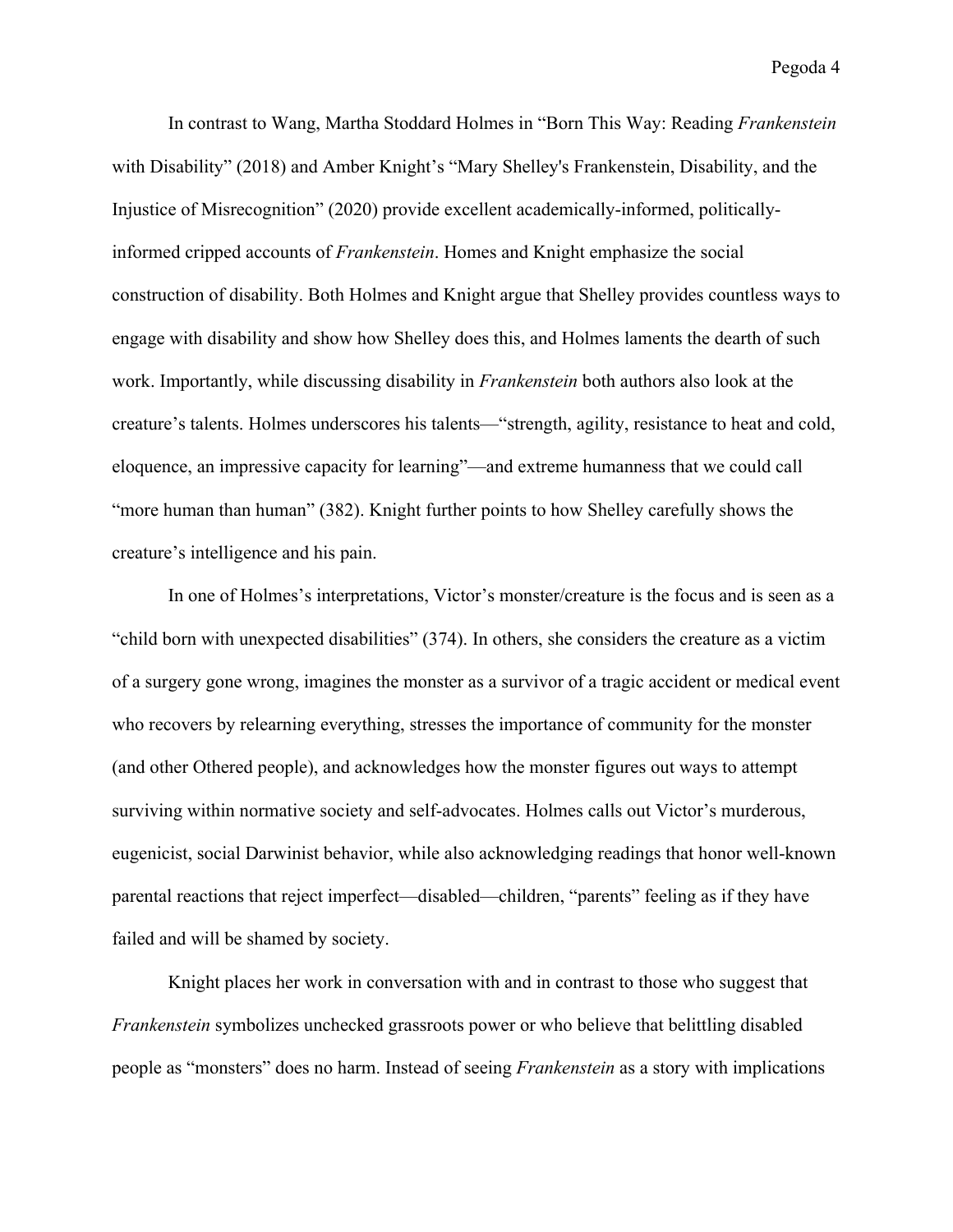for science and theology or for a person's unchecked ego, she sees Shelley's novel as a story about the dangers of misrecognition and the associated feelings of shame. When misrecognized and rejected by all other characters except the blind man, the creature gradually changes into an actual monster despite only having an abnormal (disabled) appearance. Knight explains that people beyond the novel also come to have identities based on interpersonal relationships and when beings are misrecognized the psychological consequences are dire for the individuals in question and for society, a society that creates and then releases "monsters" who may notwithout-reason invoke harm on others. Finally, Knight says that disabled people, like Shelley's monster, must demand political recognition and acceptance in order to avoid a similar fate and must reject an identity of monstrosity. She does not address those, like Nordmarken, who find power in reclaiming "monster" labels.

George Haggerty comes closest to seeing the full cripped-queered potential of *Frankenstein*. Writing an anthologized overview of his monograph *Queer Gothic*, in "What is Queer about *Frankenstein?*" (2016), he argues that everything about Gothic culture and literature is by its very essence queer. He points to the taboo genders, taboo sexualities, and taboo characters that help define the genre. Of sex/gender specifically, he argues that Gothic fiction creates a kind of laboratory space for safely experimenting with different possibilities. Of *Frankenstein* in particular, Haggerty argues that the creature's creation is an asexual, masculine birth and points toward the creature—being the first and only of his kind—being anything but a normative, able-bodied being. He analyzes Victor's interest in necrophilia and offers a reading that shows Victor's sexual desire for his mother—both queer and certainly deviant/not ablebodied. Like prior authors, Haggerty also finds parallels between the "monster" and queer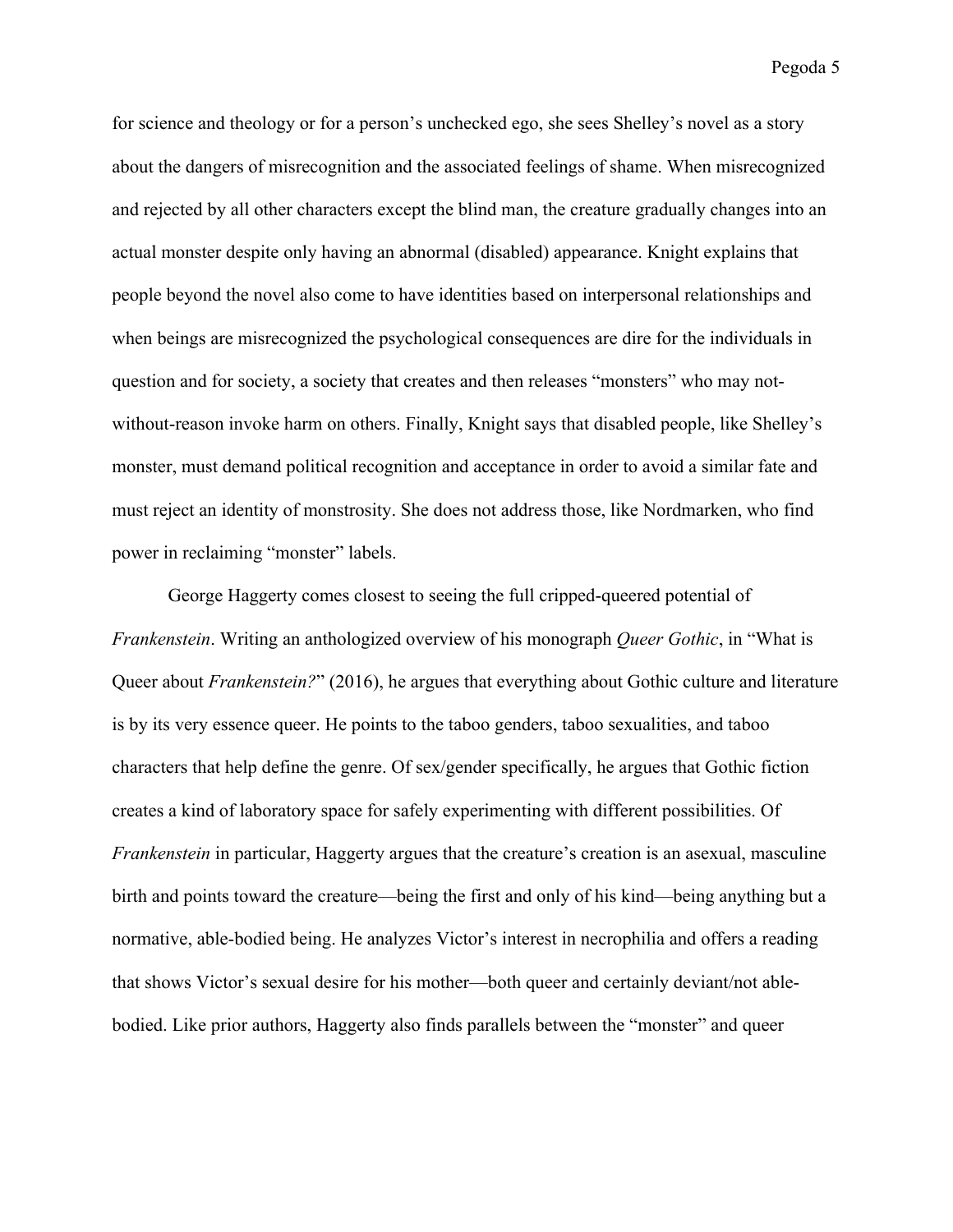individuals: They mostly all experience loneliness, have deferred or impossible dreams, frustrations, and levels of monstrosity—that imposed, internalized, and reclaimed.

Future scholarship has a range of possible directions, some of those are offered here. One possibility uses my previously-coined concept of "cripnormativity" to help merge and expand existing scholarship on *Frankenstein* (Pegoda). For example, the blind man is cripnormative (or acceptably disabled) and cishet. The monster, however, is not acceptably disabled and is forced into asexuality. The monster's disability—as defined by society's social constructions—comes from his (a)sexuality, his queer appearance, and his queer creation—he is literally made of deliberately selected parts. Another direction, one that acknowledges the education Victor receives and the equipment he uses, can queer his process of creation/challenge Victor as *the* creator. It shows how no one is "abled-bodied" enough to create and work in complete isolation—everyone needs community. This interpretation also allows us to consider why Victor does not make the monster to be "perfect" and ask if the adoption of what Virginia Woolf's terms the "androgenous mind," the mind essential for creating, could have helped make a more normative, acceptable creature. Of course, such normativity should not be necessary for acceptance. There is even further room for a thesis that looks at Victor's fear of the monster (and the fear others have) in terms of the creature's (assumed) abnormally large phallus, which symbolizes both disability and (sexual) power and how the monster challenges what we call (normal) compulsory heterosexuality and compulsory able-bodiedness in 2021.

Scholarship that applies gender and queer thought and crip thought to *Frankenstein* is fascinating and has great potential in the future. In closing, we should also acknowledge that analyzing and legitimatizing disability and queerness/non-normativity—whether in literature or in "real" life—is both a crip and a queer act. Given our ableist, anti-intellectual sociopolitical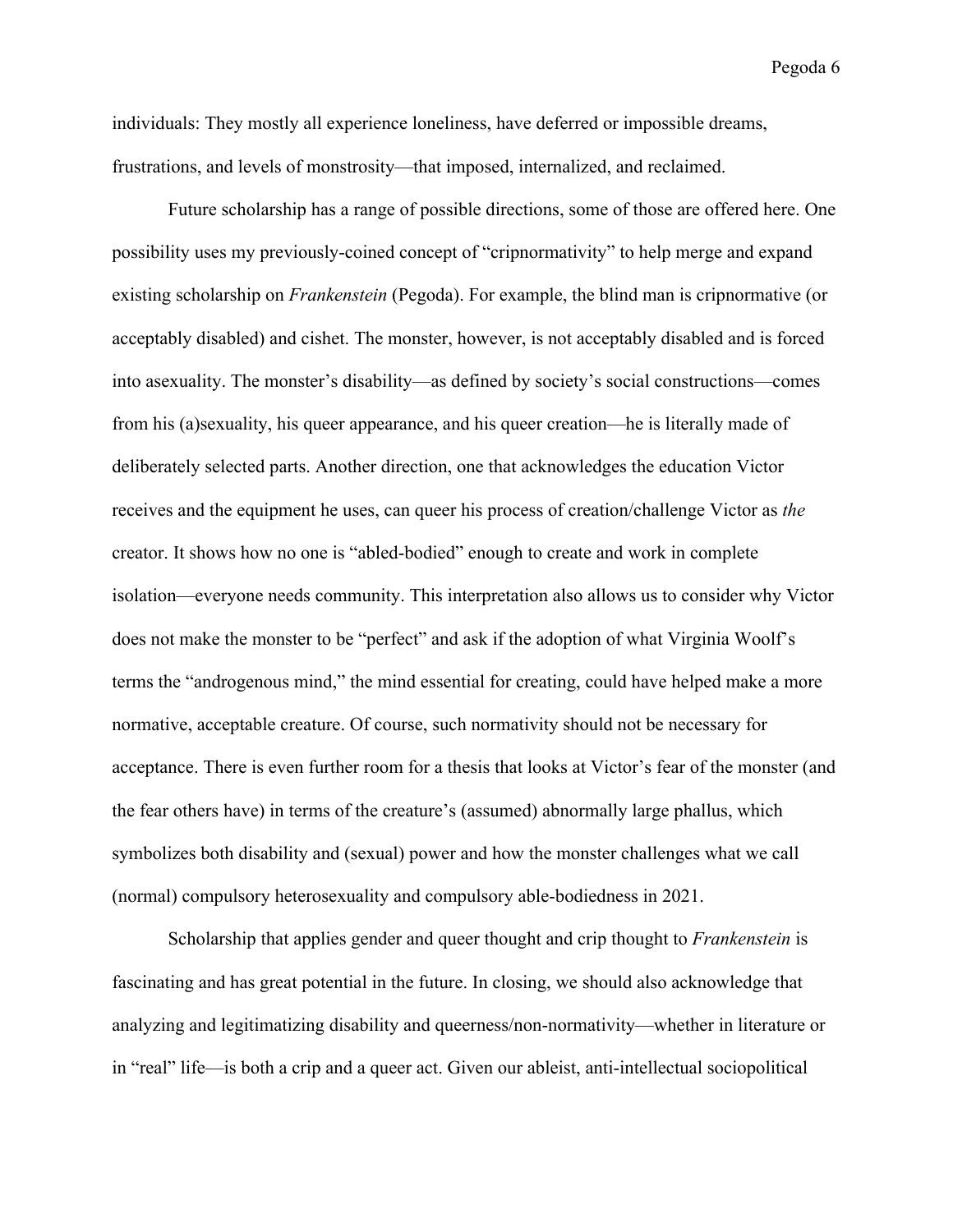realities in the United States studying a work as queer as *Frankenstein* is a queer act and one that requires thoughtful considerations. How we think—especially in an cultural environment that discourages thinking and effectively sees thinking as the radical, non-conformist, disabled act is also of interest to crip studies.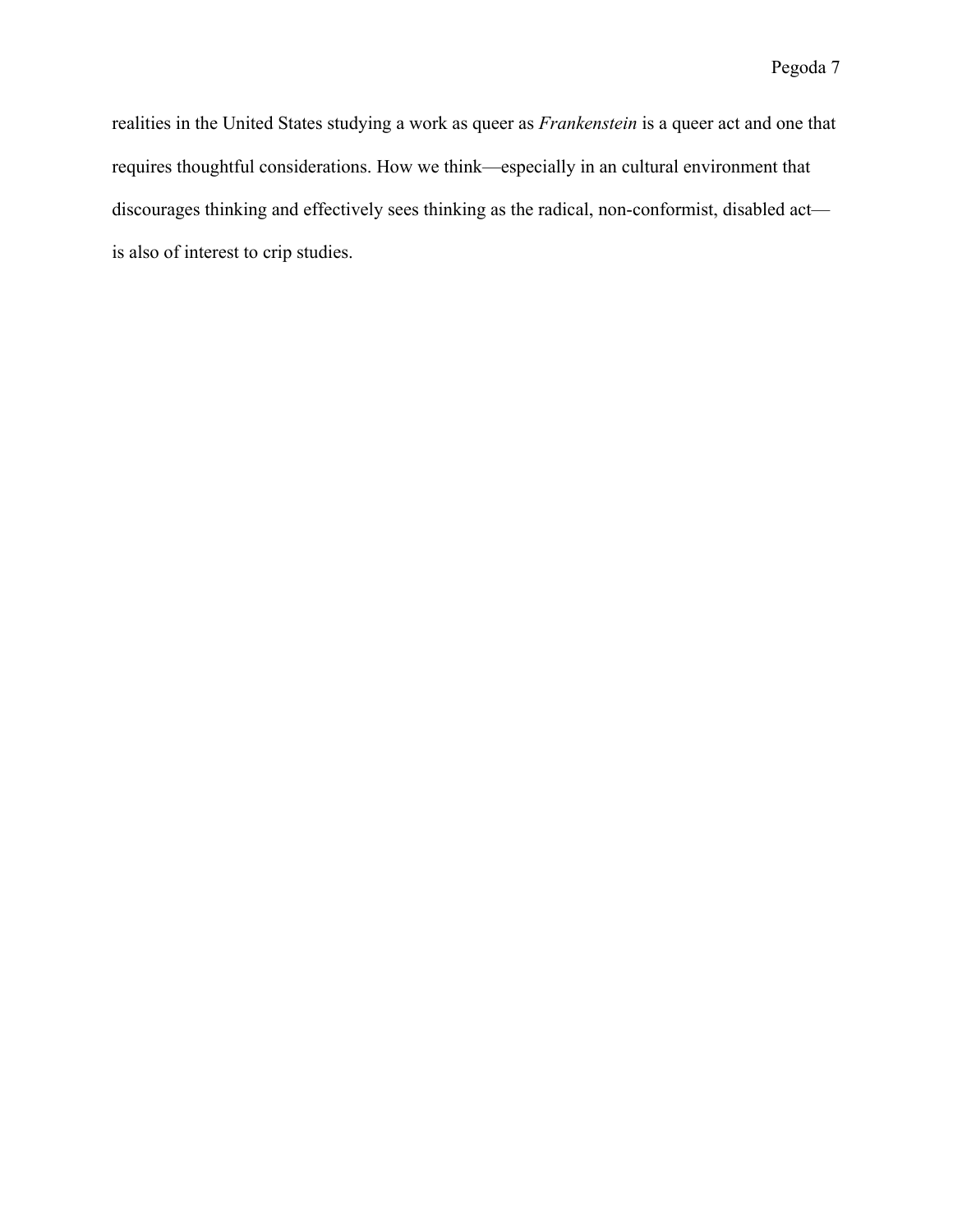## Works Cited

- Haggerty, George E. "What is Queer about *Frankenstein*." *The Cambridge Companion to Frankenstein*, edited by Andrew Smith, Cambridge UP, 2016, pp. 116-127.
- Holmes, Martha Stoddard. "Born This Way: Reading *Frankenstein* with Disability." *Literature and Medicine*, vol. 36, no. 2, 2018, pp. 372-387.

Knight, Amber. "Mary Shelley's Frankenstein, Disability, and the Injustice of Misrecognition." *Disability Studies Quarterly*, vol. 40, no. 2, 2020, https://dsqsds.org/article/view/7109/5809.

- Pegoda, Andrew Joseph. "Cripnormativity: How We Think (and Don't Think) About Disability," 6 Feb. 2021, *The Left Gazette*, medium.com/the-left-gazette/cripnormativity-an-essayabout-how-we-think-and-dont-think-about-disability-a51c8a4b49e1. Accessed 8 Nov. 2021.
- Nordmarken, Sonny. "Becoming Ever More Monstrous: Feeling Transgender In-Betweenness." *Qualitative Inquiry*, vol. 20, no. 1, 2014, pp. 37-50.
- Stryker, Susan. "My Words to Victor Frankenstein above the Village of Chamounix: Performing Transgender Rage." *The Transgender Studies Reader*, edited by Stryker and Stephen Whittle, Taylor & Frances Group, 2006, pp. 244-256.
- ---. "More Words about 'My Words to Victor Frankenstein.'" *GLQ: A Journal of Lesbian and Gay Studies*, vol. 25, no. 1, 2019, pp. 39-44.
- Wang, Fuson. "The Historicist Turn of Romantic-Era Disability Studies, or *Frankenstein* in the Dark." *Literature Compass*, vol. 14, no. 7, 2017, pp. 1-10.
- Zigarovich, Jolene. "The Trans Legacy of *Frankenstein*." *Science Fiction Studies*, vol. 45, no. 2, 2018, pp. 260-272.